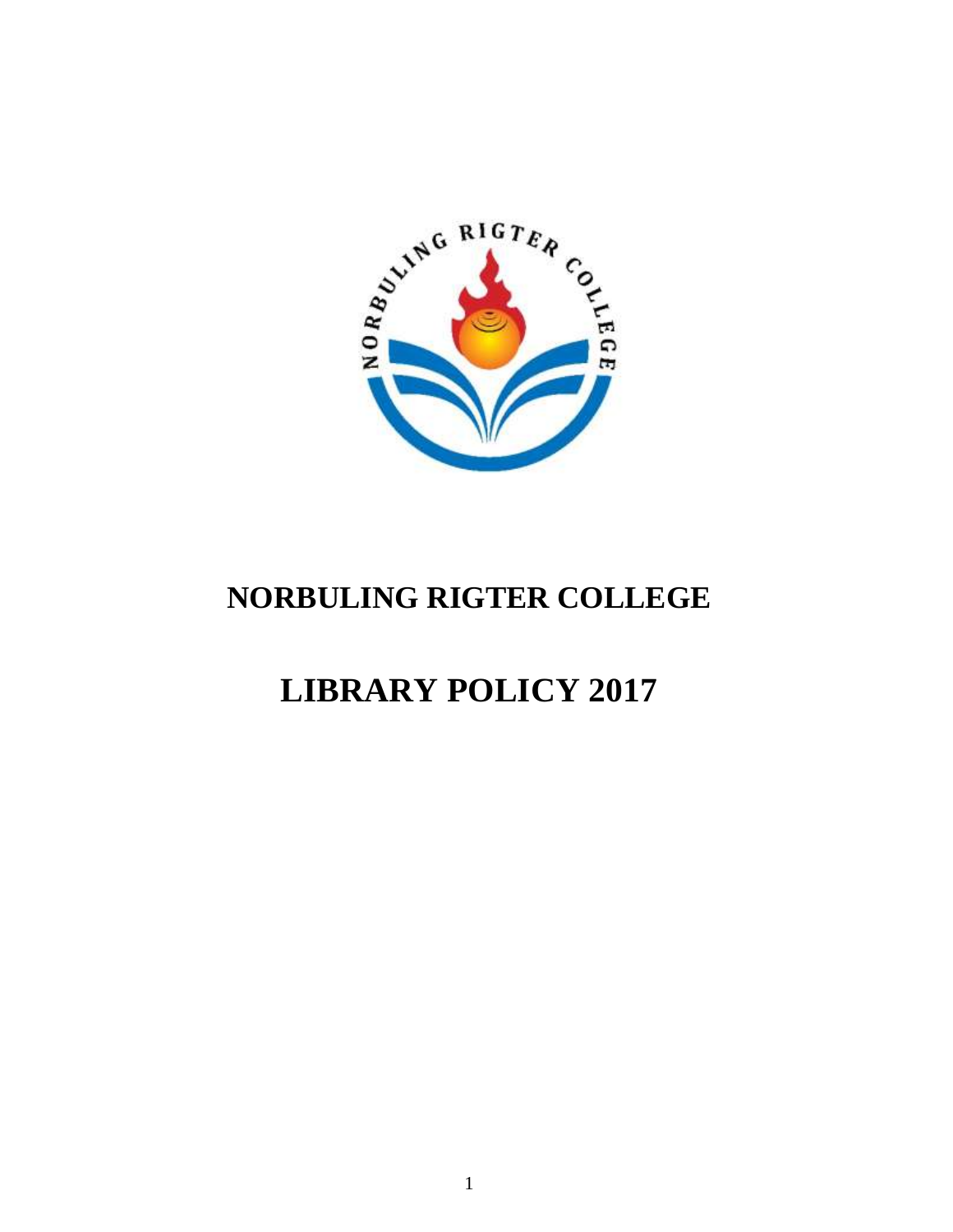# **1. VISION**

To provide outstanding library services of international standards.

# **2. MISSION**

The Norbuling Rigter College library is committed to foster information literacy and enhance teaching, learning and research programmes of the staff and students by maintanining and providing high quality learning resources and services to its clients.

# **3. MEMBERSHIP**

All students, academic and administrative staff of the college are members of the NRC library.

# **4. OBJECTIVE OF THE LIBRARY POLICY**

For the smooth functioning of the library and to make effective and optimum use of and to continually improve the quality of resources and services, the library has adopted a number of policies and procedures as below:

# **5. GENERAL LIBRARY REGULATIONS**

- a. Abide by the policies and procedures of the library.
- b. Observe and comply with instructions from library staff and acknowledge their responsibility and authority to enforce it.
- c. Treat other users and staff with respect and courtesy.
- d. Maintain good order and silence in all reading areas and while moving around the library.
- e. Respect rights of other library users by refraining from behavior that is disruptive to library use.
- f. Refrain from smoking, eating and drinking other than a water bottle in the library.
- g. Users may enter and remain only in those parts of the library that are authorized for their use.
- h. Refrain from use of equipment (such as mobile phone or any other) that is likely to disturb/distract other readers or to damange library materials.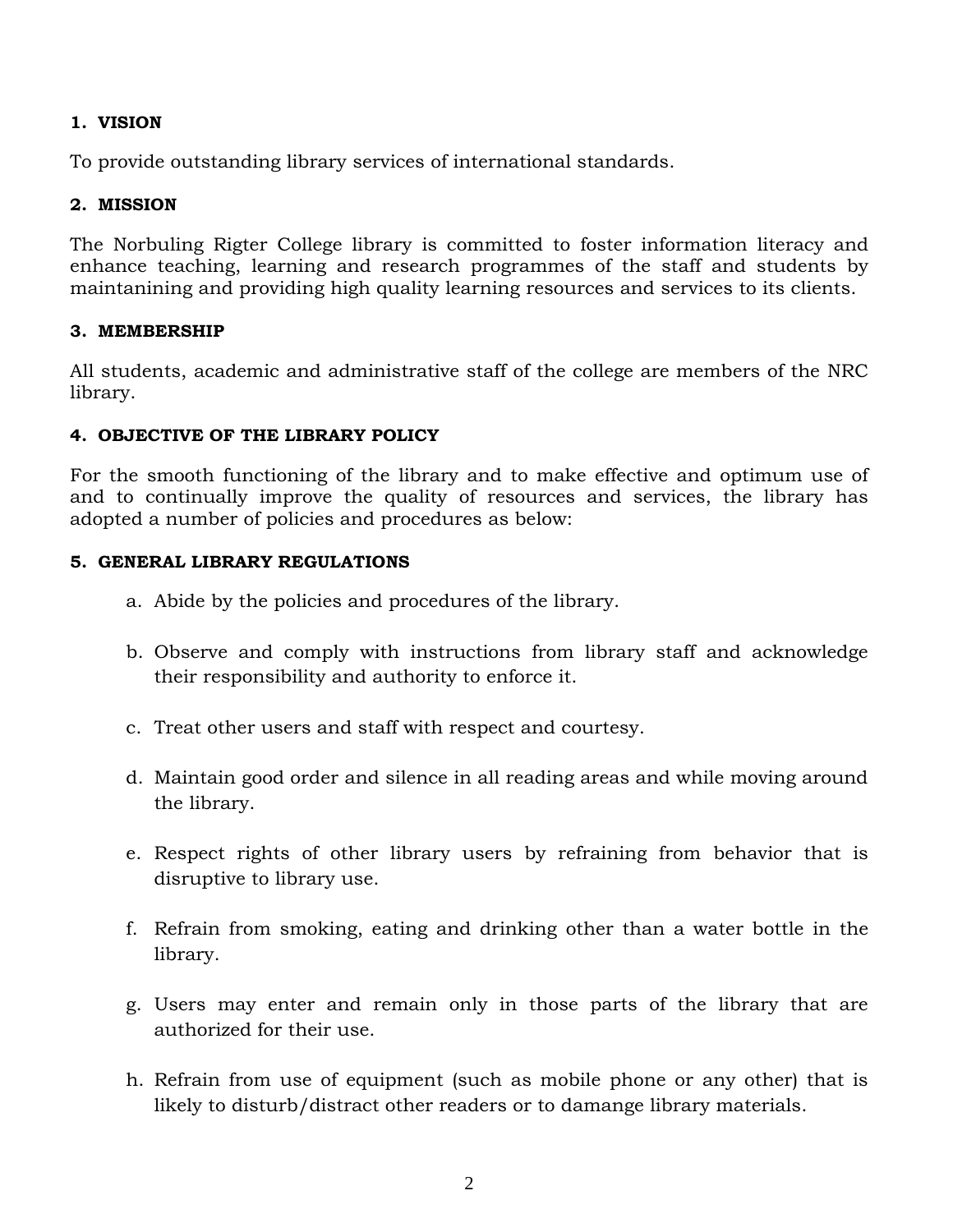- i. Be responsible for all materials borrowed in their account*,* including the obligation to pay any over due fines and replacement costs if items are lost or damnaged.
- j. Observe legal restrictions on the use of electronic and print sources.
- k. Return/renew material by due date to make available for others, and not transfer material borrowed in their name to another user.
- l. Not remove library materials from the library without authorisation through established lending procedures.
- m. Vacate the library by closing time.
- n. Present library materials, files, folders, bags and similar items in their possession for inspection by library staff (s) while leaving the library.
- o. Treat books and equipments with care.

# **6. OPENING HOURS**

| Day                | Timing                |  |
|--------------------|-----------------------|--|
| Monday-Friday      | $9:00$ am- $9:00$ pm  |  |
| Saturdays          | $9.00$ am $- 8.00$ pm |  |
| Sundays & Holidays | Closed                |  |

# **7. CIRCULATION**

- a. Students are provided maximum borrowing quota up to 7 book/items, academic staff up to the maximum of 10 and the administrative staff up to the maximum of 3*.*
- b. Not all library materials circulate and non-circulating materials (reference books, magazines and newspapers) must be used inside the library.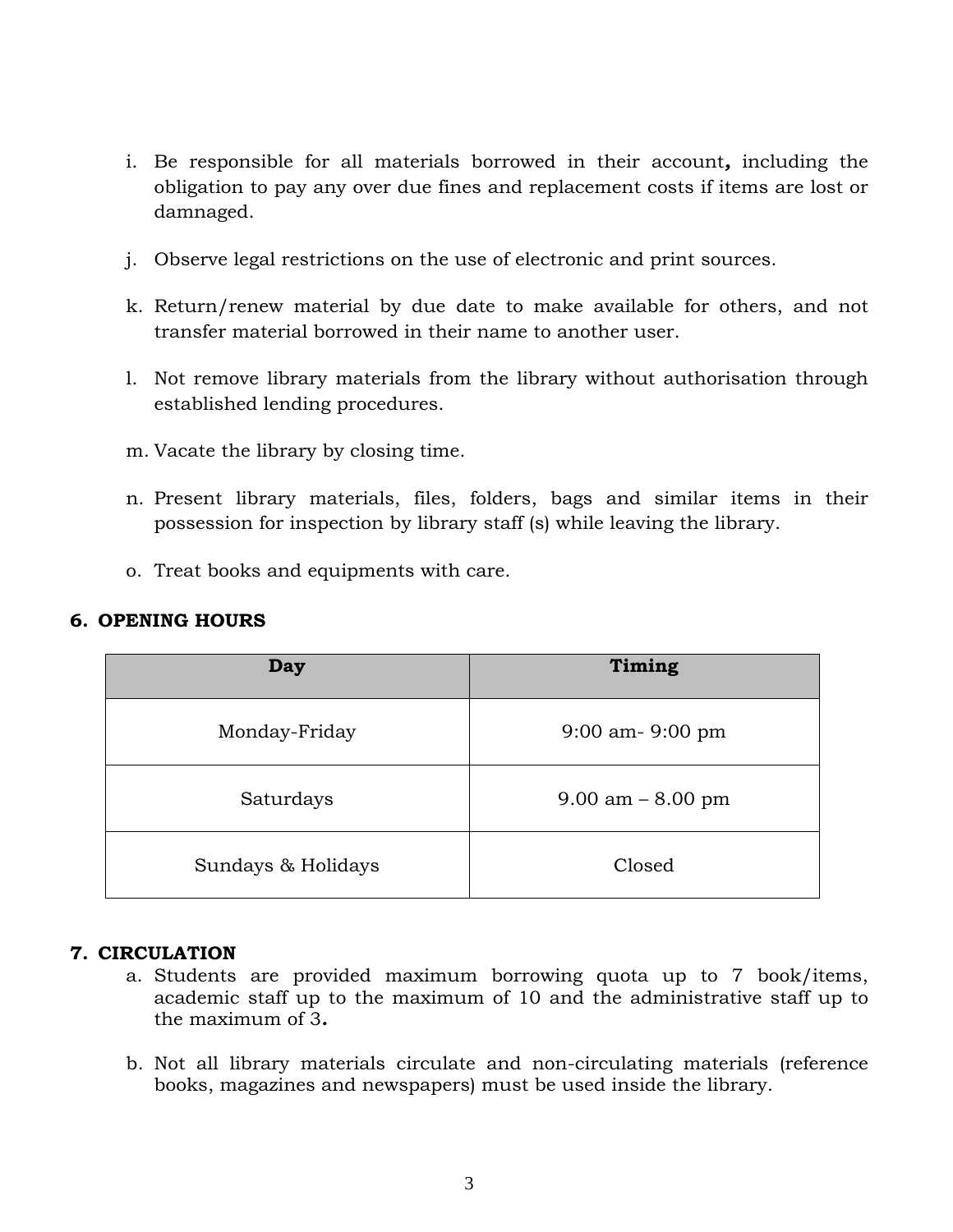- c. No library materials are to leave the library without being signed out.
- d. Borrowers shall be held responsible for any loss, mutilation, damage or disfigurement of library material (s) used within the Library or checked out by them.
- e. Reference materials marked REFERENCE ONLY do not circulate.
- f. Reference material for students shall be issued for 13 hours (from 8 pm in the evening till 9 am in the morning). If it is delayed by 1 hour then penalty of Nu. 10 per item per hour shall be levied after a grace period of 1 hour.
- g. Reference material for faculty memebres shall be issued for 13 hours. However, if the material is not returned at the 14<sup>th</sup> hour from the checked out time, a penalty of Nu. 10 per item per hour shall be levied.
- h. Patron assumes responsible for all items checked out on their card.
- i. College ID which also functions as Library Card is not transferrable. It is the registered borrower's responsibility to ensure that others do not use their College ID cards*.*
- j. Patrons/users must produce College ID card while borrowing, renewing or returning any library books/items without which any service/facility shall not be availed.

# **8. LOAN DURATION**

The loan period that applies for various categories of users are as follows:

- a. Students **-** one month.
- b. Academic Staff: The academic staff, an item shall be allowed to hold through out a semester (from 1st February to 30th June & 1st July to 15 December). However, the staff shall return/renew the item(s) once in every semester i.e. latest by the end of every  $31^{st}$  July and  $1^{st}$  December. Also any library material issued will be called back if the item is rare and is demanded by other users. If this is not abided then the person who is in-charge of such item shall be liable in paying fine as per the clause No. 11(f) after one day of grace period.
- c. Administrative Staff **-** 1 month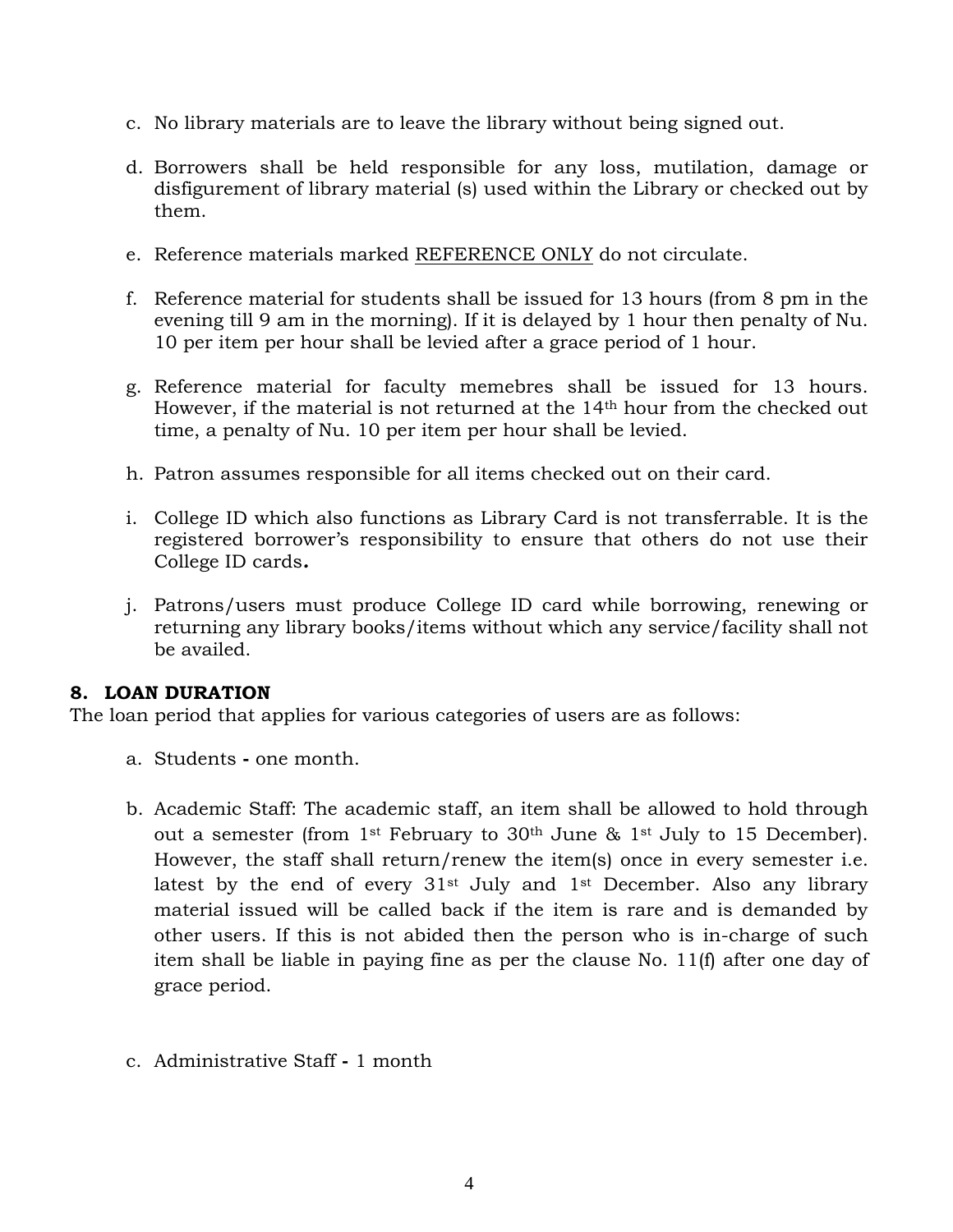**Note:** *The loan period and number of items which may be borrowed as specified by the circulation policies are subject to change according to the availability of resources and for other reasons pertaining to the library policy.*

# **9. RETURN**

- a. Material should be returned to the RETURN/RENEW desk not later than the checked out date from the system.
- b. Borrowers should enquire on the renewal/return date of an item at the time of checking out from the person(s) on duty.
- c. Borrowers should ask the library staff at circulation for a receipt for overdue fines.

# **10. RENEWALS**

- a. Items may be renewed in person at the RETURN/RENEW desk.
- b. An item may be renewed two times in a semester after every month from the date of issue for the general students. After  $2<sup>nd</sup>$  month, item(s) must be returned and kept in the library for a week making available to other users. However, if the same item is found not being checked out after a week by any other users then the same person may borrow for the second time period.
- c. The academic staff, an item shall be allowed to hold through out a semester (1<sup>st</sup> February to 30<sup>th</sup> June & 1<sup>st</sup> July to 15 December). However, the staff shall return/renew the item(s) once in every semester i.e. latest by the end of every 31st July and 1st December.
- d. An item may be renewed three times in a semester after every month from the date of issue for the administrative staff. After 3rd month item must be returned and kept in the library for a week making available to other users.
- e. Materials may not be eligible for renewal if the book has been recalled/requested or if the borrower has overdue loans.
- f. All items should be sighted by the Library at least once per semester/year to assess their physical condition.
- g. Academic/administrative staff proceeding on tour or study leave (more than a semester) away from the college is required to return all material on loan before going on study leave or tour.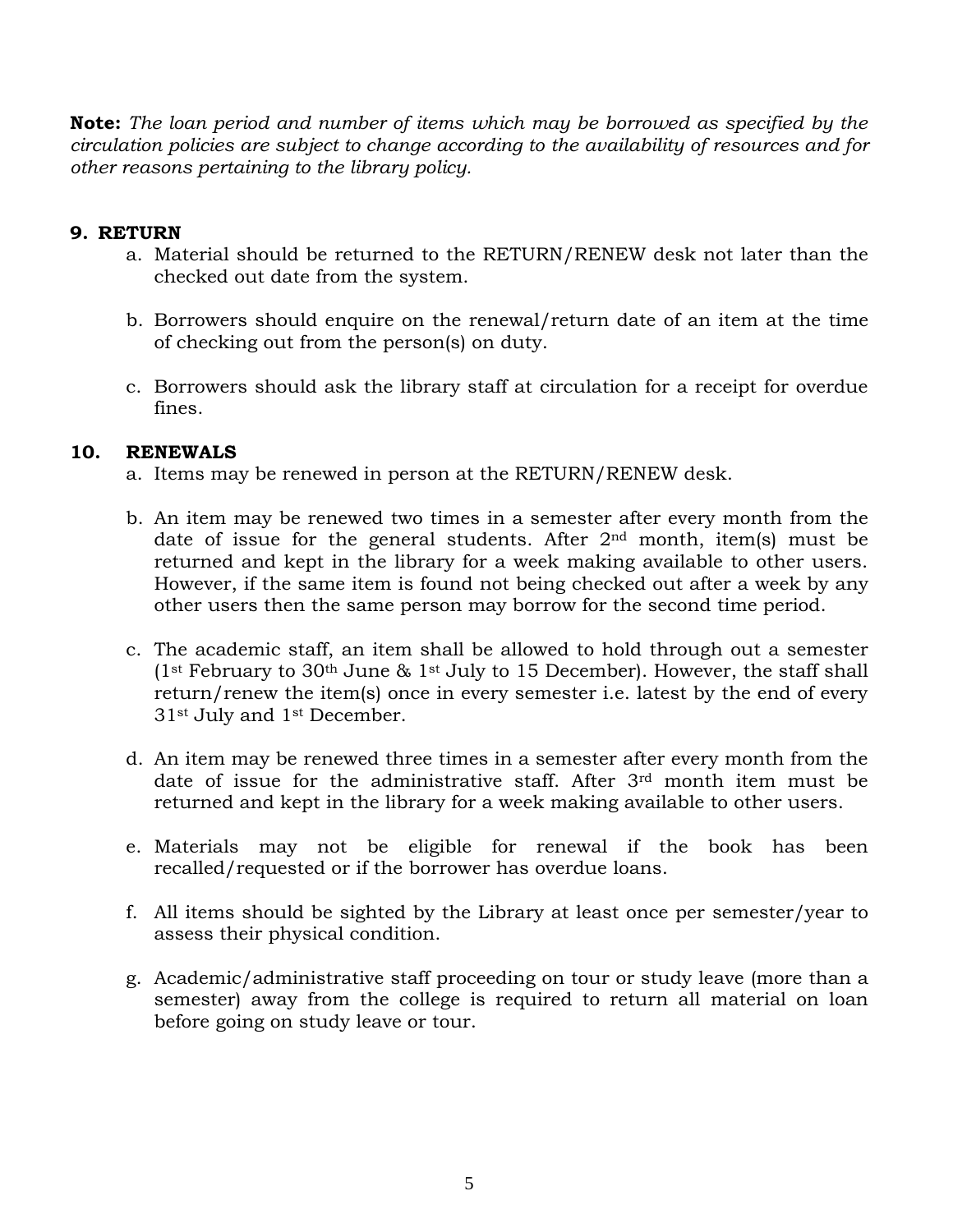#### **11. FINES AND PENALTIES**

- a. To promote prompt return of material and optimal sharing of the library resources, library will charge fines and fees for overdue, lost, and/or mutilated library materials.
- b. Patrons shall be responsible for any due dates on the borrowed items.
- c. Materials not returned within the due date will be presumed lost, and will be charged a replacement cost, and other administrative charges as per rule.
- d. Nu. 5 per item per day will be charged until the material is returned/renewed, for the students.
- e. Students who do not settle their library fines and return all their loans will result in suspension of borrowing privileges and will not be cleared for reception of exam results reports and/or graduation.
- f. Nu. 5 per item per day will be charged until the materials are returned/renewed exactly on the date specified for the Academic and administrative staff.
- g. The general staff (academic and administrative) who do not settle their library fines and return all their loans will result in suspension of borrowing privileges and will not be cleared for receipt of no due certificates.
- h. Fines must be paid in person by cash at the Circulation Desk and patrons should insist for receipt for the charges paid.
- i. All outstanding library replacement charges and library fines will be sent to the Accounts Section along with the receipts at the end of every month.

# **12. OVER DUES**

- a. Library material (for students and administrative) is due on the most recent date checked out from the system.
- b. In case the due date falls on nonworking day, the overdue fines will be charged from the next working day onwards and will accumulate each day until the materials are returned or reported missing at the Circulation Desk.
- c. If the item is not returned within 15 days from the date on which the user concerned is notified, the item will be billed for replacement.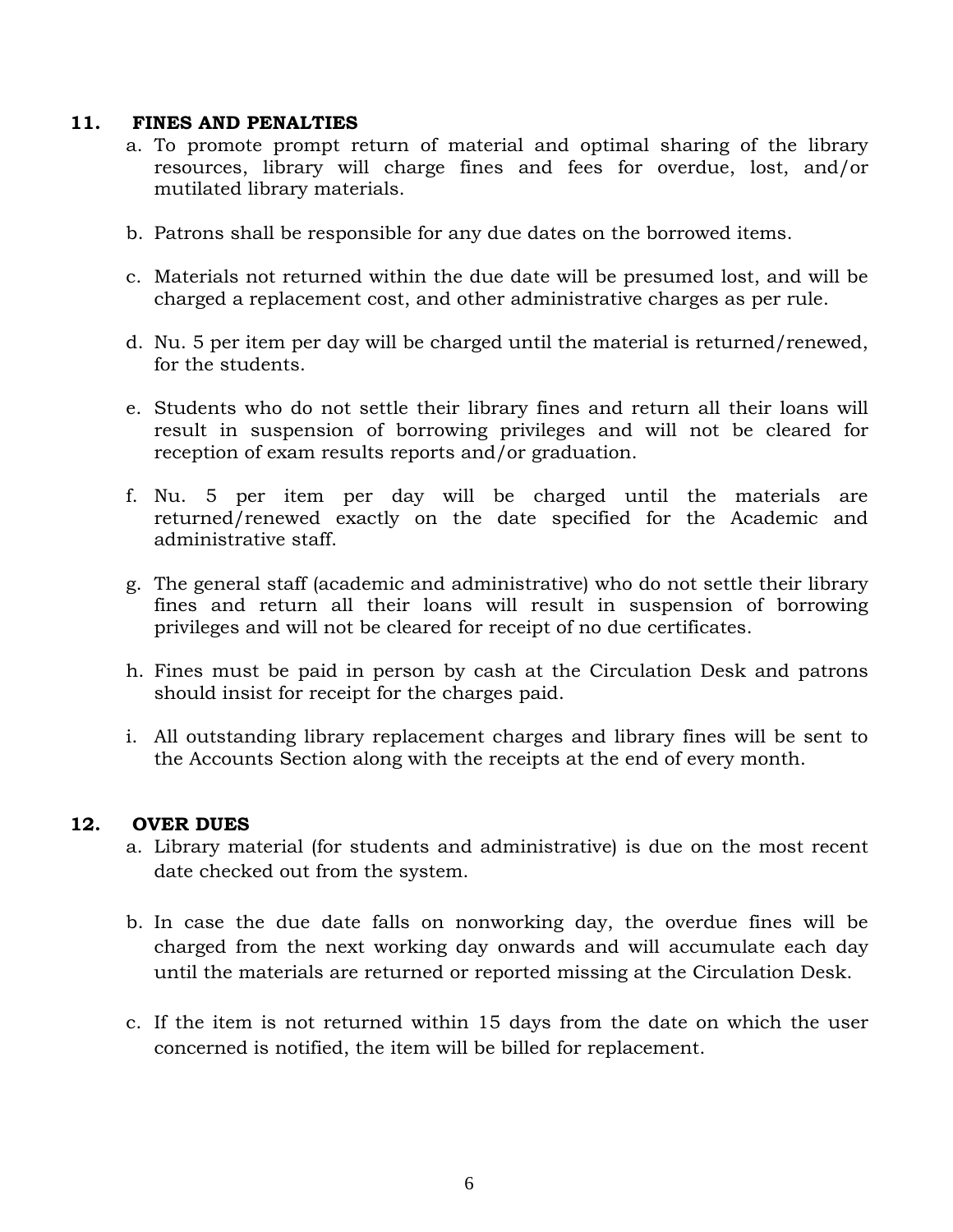# **13. MISSING BOOKS SEARCHES**

- a. Patrons who cannot locate an item on the shelf may place a search request at the Circulation Desk and the status of the book searches will be notified latest by 3 days after search request is made. Books found will be held for 2 days after patron's notification after which it will be re-shelved.
- b. The library cannot specifically guarantee when the missing/requested items will be found.

# **14. LOST BOOK CHARGES**

- a. Materials more than 1 month overdue are declared LOST, and the cost of replacement is charged to the borrower.
- b. The cost of replacement includes a sum of Nu. 200.00 non-refundable as processing fee plus current/existing price of books (foreign rates shall be calculated based on current exchange rate) plus 10 % penalty on the actual cost of the book plus overdue penalty if the patron has failed to inform the library management on or before the actual date of renewal/return on the same matter.
- c. However, a thorough search of the item will conducted before it is billed as lost.

# **15. POLICY ON LOST, STOLEN AND MUTILATED MATERIALS**

- a. The borrower is responsible for all books checked out on his/her account/record and should point out any noticeable damage to books before checking them out.
- b. Borrowers who return library books that are damaged will be assessed a service charge based on the cost of repairing the item and if the book cannot be repaired, the "Lost Item" replacement charge will apply.
- c. Mutilation or the tearing out of pages from a book or magazine will also be considered as theft and same charges as for lost item shall be charged.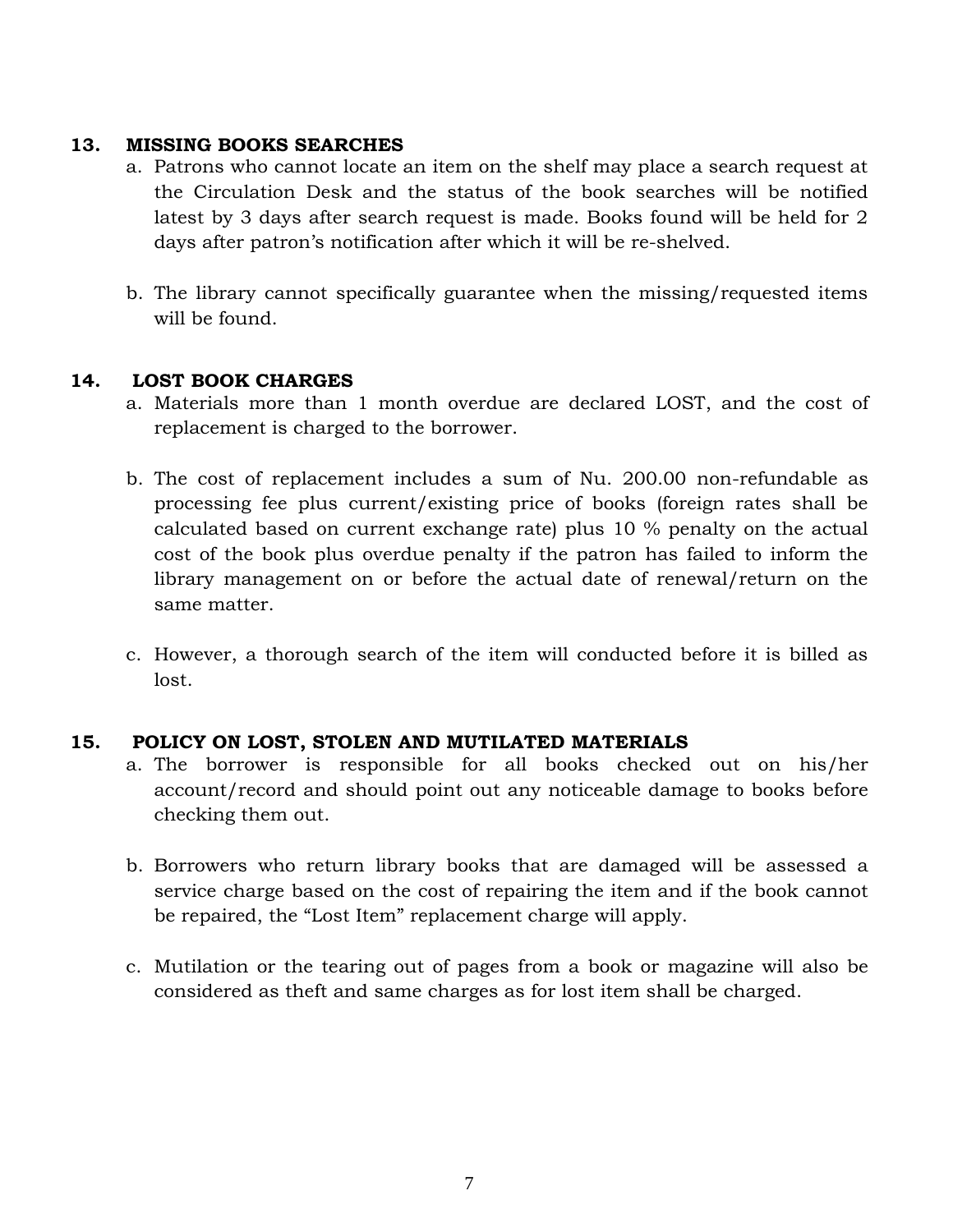### **16. CLAIMS RETURNED POLICY**

- a. The Library seriously takes a patron's claim that an item was returned. However, to accurately represent patron records and library holdings, circulation must have the item in hand before it can be removed from the patron's record.
- b. The library will designate a "claims returned" status on the item for a limited period of time (1 month). During this time period Circulation staff and the patron share the responsibility of locating a library item.
- c. The Circulation Staff will search the library's collection at regular intervals and if the "claims returned" item is not located at the end of the 1 month search period then the item will revert to its original "loaned" status, and the patron assumes responsible for replacing the item.

# **17. STOCK ARRANGEMENT**

- a. All the books in the library are shelved in call number order using the Dewey Decimal Classification (DDC) system.
- b. Like other library classification systems, DDC divides all knowledge into ten main classes as follows:

| <b>GENERALITIES</b> | <b>SOCIAL</b>  | TECHNOLOGY/APPLIED | GEOGRAPHY &    |
|---------------------|----------------|--------------------|----------------|
| 000                 | <b>SCIENCE</b> | <b>SCIENCE</b>     | <b>HISTORY</b> |
|                     | 300            | 600                | 900            |
| <b>PHILOSOPHY</b>   | LANGUAGES      | <b>ARTS</b>        |                |
| 100                 | 400            | 700                |                |
| <b>RELIGION</b>     | PURE SCIENCE   | <b>LITERATURE</b>  |                |
| 200                 | 500            | 800                |                |

- c. Books by different authors on the same subject e.g. on geometry are shelved together in one place and are sub-arranged alphabetically by the surname of the author.
- d. Books are arranged on the shelves in ascending order from left to right in DDC order.